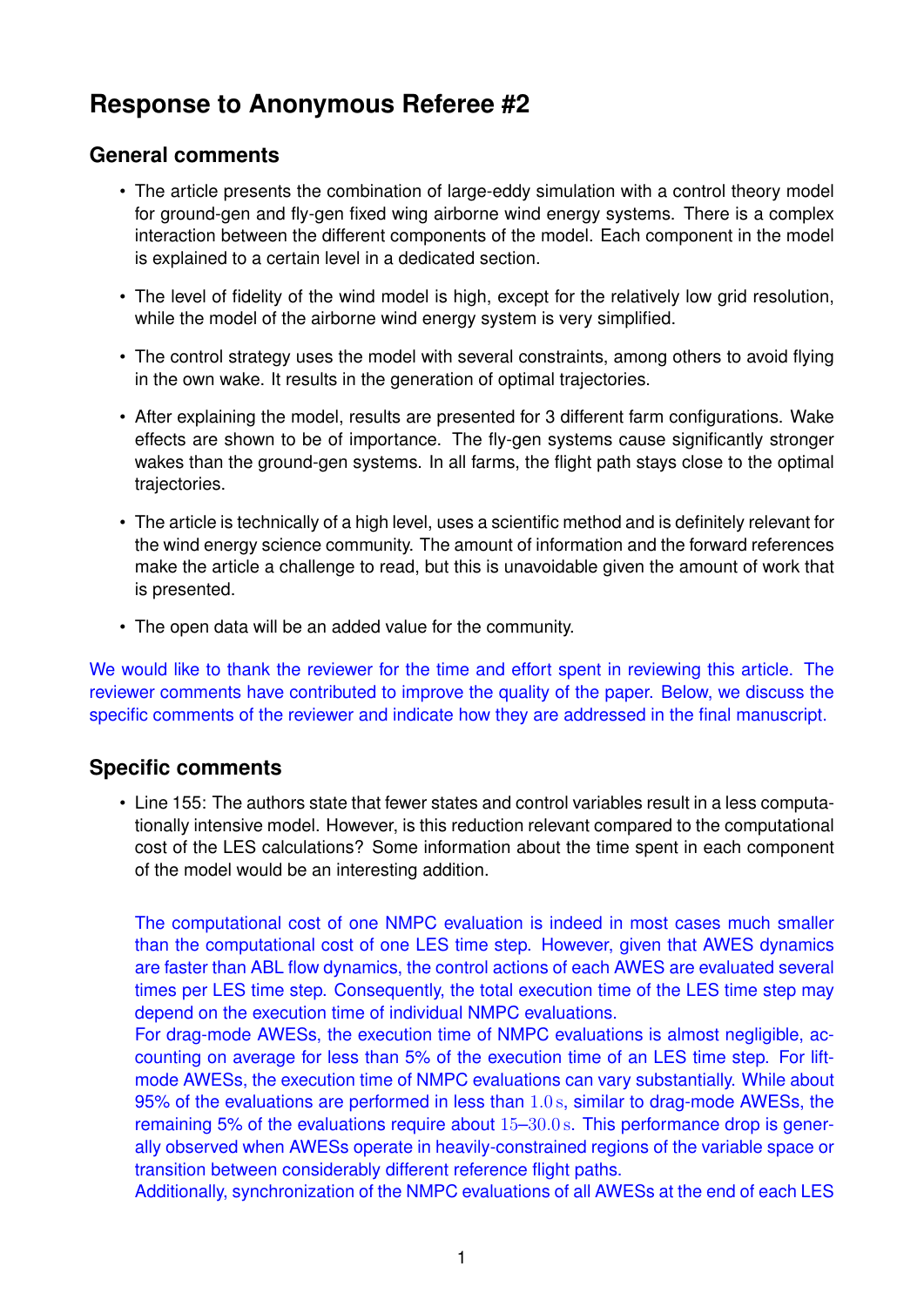time steps are necessary in the implementation, further reducing the computational performance of the framework. Also, given that NMPC evaluations are performed by one unique processor, the scalability of the framework is limited. Last, the performance of NMPC evaluations depends on additional parameters, such as the length of the prediction horizon or the number of model variables. The employed point-mass model consists of only 11 states and 3 control variables, whereas the rigid-body model (Malz et al., 2019) consists of 23 states and 4 control variables. Given the important number of NMPC evaluations (54000 evaluations per AWES) and the aforementioned performance bottleneck of the current implementation, the model choice may further limit the computational performance of the framework.

The reviewer underlines a significant point – the computational performance of the LES framework – which is often discussed in LES studies. A paragraph containing the presented arguments and computational cost of the simulation was added in Sect. 3 on page 29: "*The simulations are performed on the high performance computing infrastructure of the Flemish Supercomputer Center (VSC). The computational cost of one LES time step typically largely exceeds the computational cost of one NMPC evaluation. Hence the required computational resources depend heavily on the grid resolution, which also limit the simulation horizon. However, given that AWES dynamics are faster than ABL flow dynamics, the control actions of each AWES are evaluated several times per LES time step. In total, 54000 evaluations per AWES are performed during the simulation horizon of 4500 s. Consequently, the total execution time of the LES time step may depend on the execution time of individual NMPC evaluations. The performance of NMPC evaluations depends on several parameters, such as the length of the prediction horizon or the number of model variables. For drag-mode AWESs on the one hand, the execution time of NMPC evaluations is almost negligible, accounting on average for less than 5% of the execution time of an LES time step. For lift-mode AWESs on the other hand, the execution time of NMPC evaluations can vary substantially. While about 95% of the evaluations are performed in less than* 1.0 s*, similar to drag-mode AWESs, the remaining 5% of the evaluations require about* 15*–*30.0 s*. This performance drop is generally observed when AWESs operate in heavily-constrained regions of the variable space or transition between considerably different reference flight paths. As a result, the drag-mode AWE park simulations require about 1200 node-hours (or 52 node-days) while the lift-mode AWE park simulation requires about 1600 node-hours (or 67 node-days) on the Tier-2 hardware of VSC.*"

• Line 209: The authors obtain the model-equivalent angle of attack from the aerodynamic state, which is then used to define the orientation of the airborne wind energy system and as such influences the calculation of the aerodynamic forces. The authors had to do something to complete the limited information provided by the 3DOF model, and there is no obvious other way of doing this, but it remains a questionable approach in my opinion.

We agree with the observation of the reviewer. The limitations of this assumption are known to us and are highlighted in the manuscript on P7-L159. We originally opted for the pointmass model for its simplicity, scalability and versatility in order to demonstrate the capability of the fully-coupled LES-OCP framework. The model limitations can be resolved by using a rigid-body model such as the reference model defined by Malz et al. (2019). In this model, the body-fixed orientation frame (ie. the 9 components of the basis vectors) and the angular velocity of the aircraft are explicit states of the AWES and are incorporated in the system dynamics. We identified this model update as a major improvement to the framework and